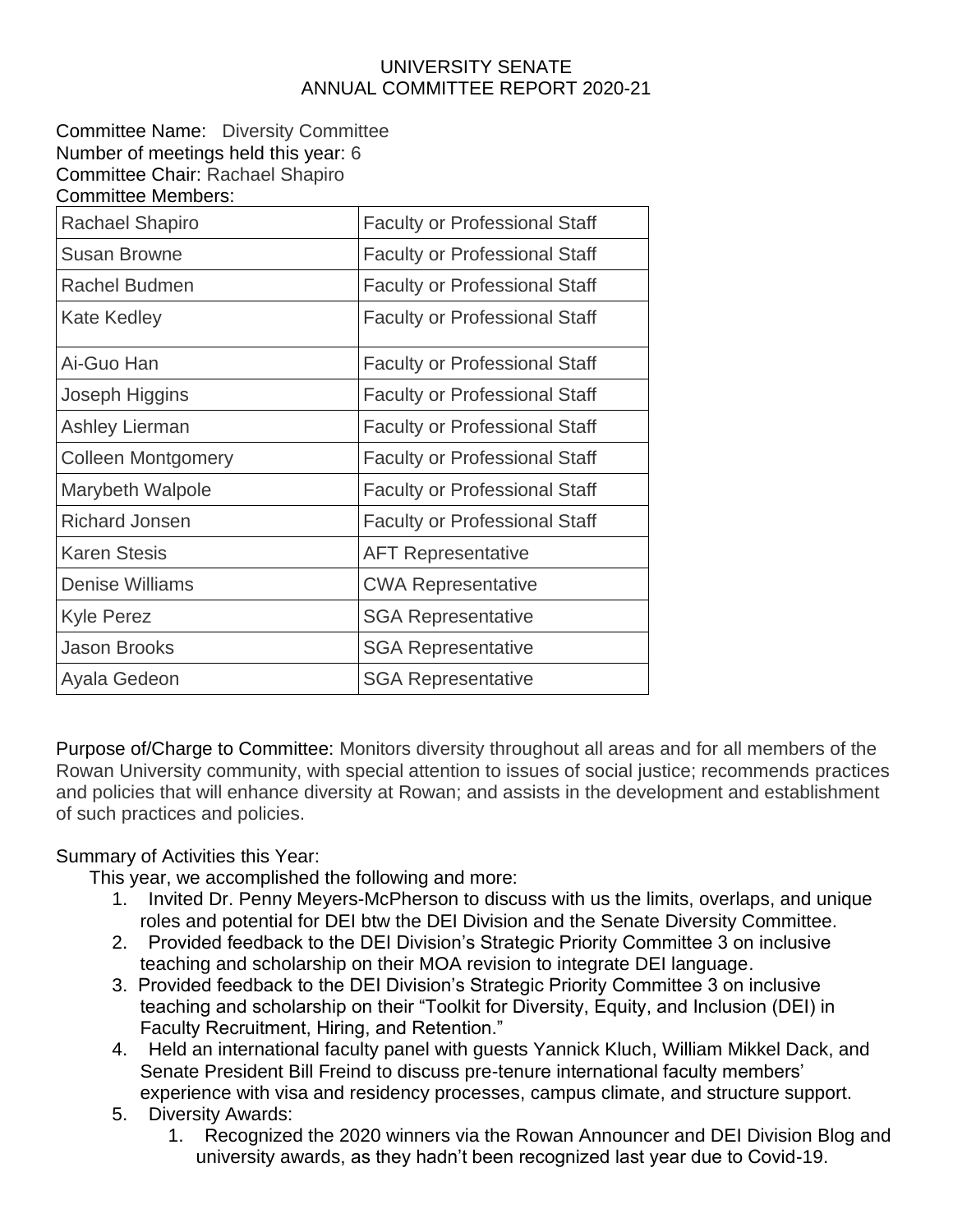- 2. Established a new award to include the medical schools: Excellence in Diversity for the Study or Practice of Medicine.
- 3. Circulated the call for nominations, established an awards selection subcommittee; reviewed nominations; selected winners for all 7 categories; designed, ordered, and delivered plaques; highlighted winners via Rowan Announcer and [DEI Division Blog;](https://rowandei.wordpress.com/2021/04/26/excellence-in-diversity-awards-2021/) and coordinated with organizers of faculty and students awards events around the university to recognize the winners' accomplishments.
- 4. Articulated policies and procedures for the awards
	- 1. Developed award descriptions, protocol, and procedures
	- 2. Suggested ongoing partnership with DEI Summit organizers to feature award winners there going forward

6. We also planned a webinar on explore how the history of racism in the practice of medicine in the U.S. has created mistrust in Black and Brown communities in order to give context for the Covid-19 vaccine and BIPOC communities, but we discovered there were very similar panels already being planned with the same panelists we'd invited. Thus, we canceled our efforts there and offered our support to panel organizers.

## **Excellence in Diversity Award Winners**

After reviewing 15 nominations, our Excellence in Diversity Awards this year have gone to the following:

- Faculty Social Activism: Dean Paula Watkins
- · Faculty Scholarship: Stephanie Abraham
	- w/honorable mentions to Heather Lanier, and Nicole Vaughn
- Student Performance: Stephen Cobb
- · Student Group Project: Kerry Cormier, Donn Garby, Mbuh Payne, Sanaz Shahi, and Sa-Rawla Stoute
- · Practice of Medicine: The Black Collective at RowanSOM
- Student Social Activism: Shareise Katrell Abdullah w/ hon mention to Eliya Bravo
- Faculty Group Project: Cate Romano and Anna Bassiri

## SUGGESTIONS & RECOMMENDATIONS

Suggestions:

The Senate Diversity Committee offers the following suggestions:

- The university should develop a comprehensive Transgender Student Services plan that includes changing rooms at various sites on all campuses.
- The Diversity Committee in the past two years has learned of structural and campus cultural challenges for international students and faculty at Rowan, particularly on the Glassboro campus. We recommend continued assessment of and advocacy on behalf this population as an issue of equity and inclusion. This is particularly pressing as Rowan looks to secure and expand its international position and pursue R1 status in the future.
	- $\circ$  In particular, we recommend follow up with HR's international faculty policy with regard to visa and green card sponsorship, with emphasis that international faculty should have the opportunity to review and offer feedback on the policy as experiential experts on the issue.